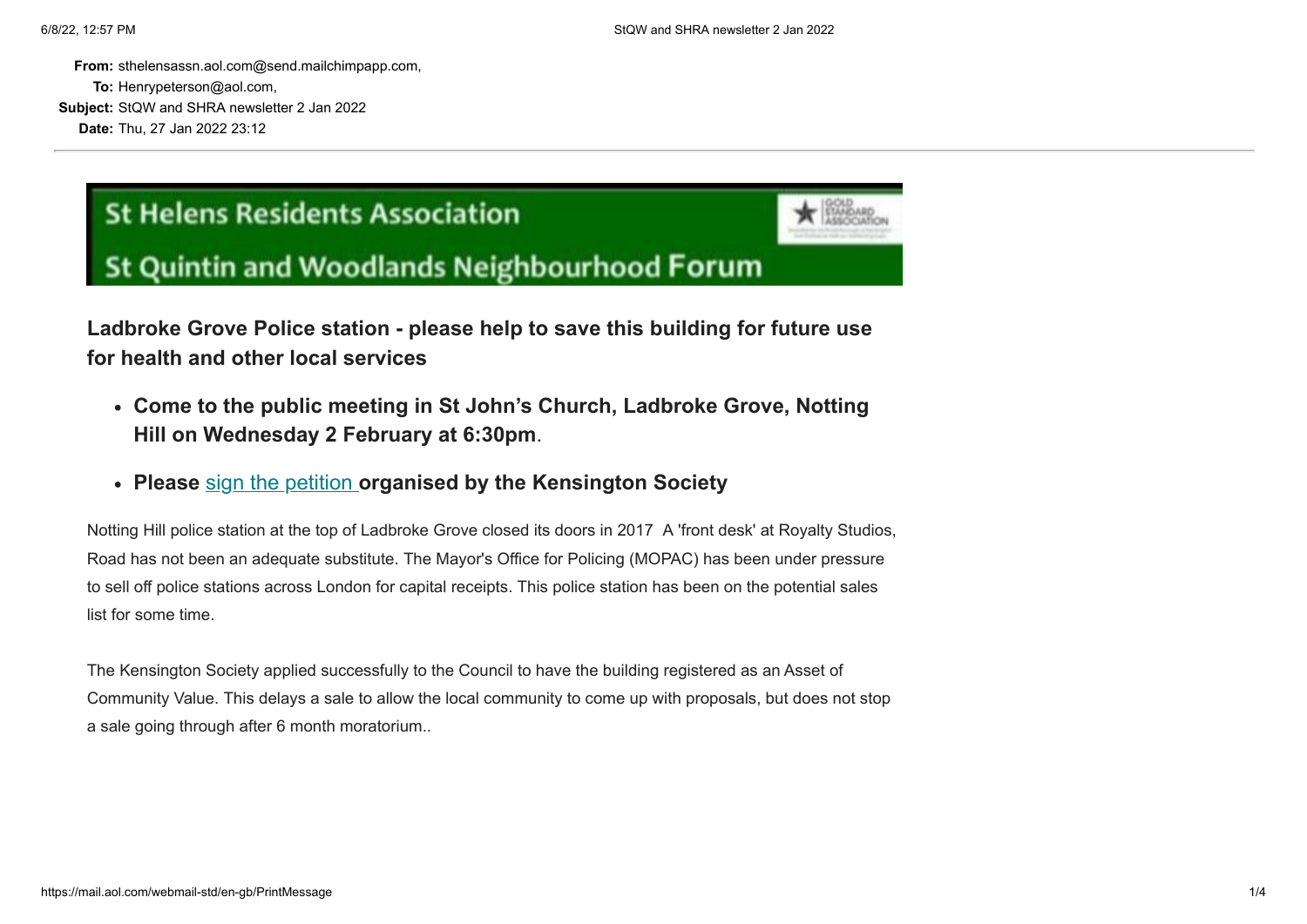

In August 2021, the Mayor's Office for Policing and Crime (MOPAC) notified the Council of its intention to put the site on the open market The Kensington Society, with support from the Ladbroke Association, StQW/SHRA and other local bodies have since been helping the Council to come up with a package of social and community uses which could achieve a viable alternative bid for the site.

MOPAC commissioned a sales brochure from estate agents Knight Frank and put the site on the market. Knight Frank suggest that the main police station could be converted into 16 apartments, with the rest of the site used to build various options of new apartment blocks.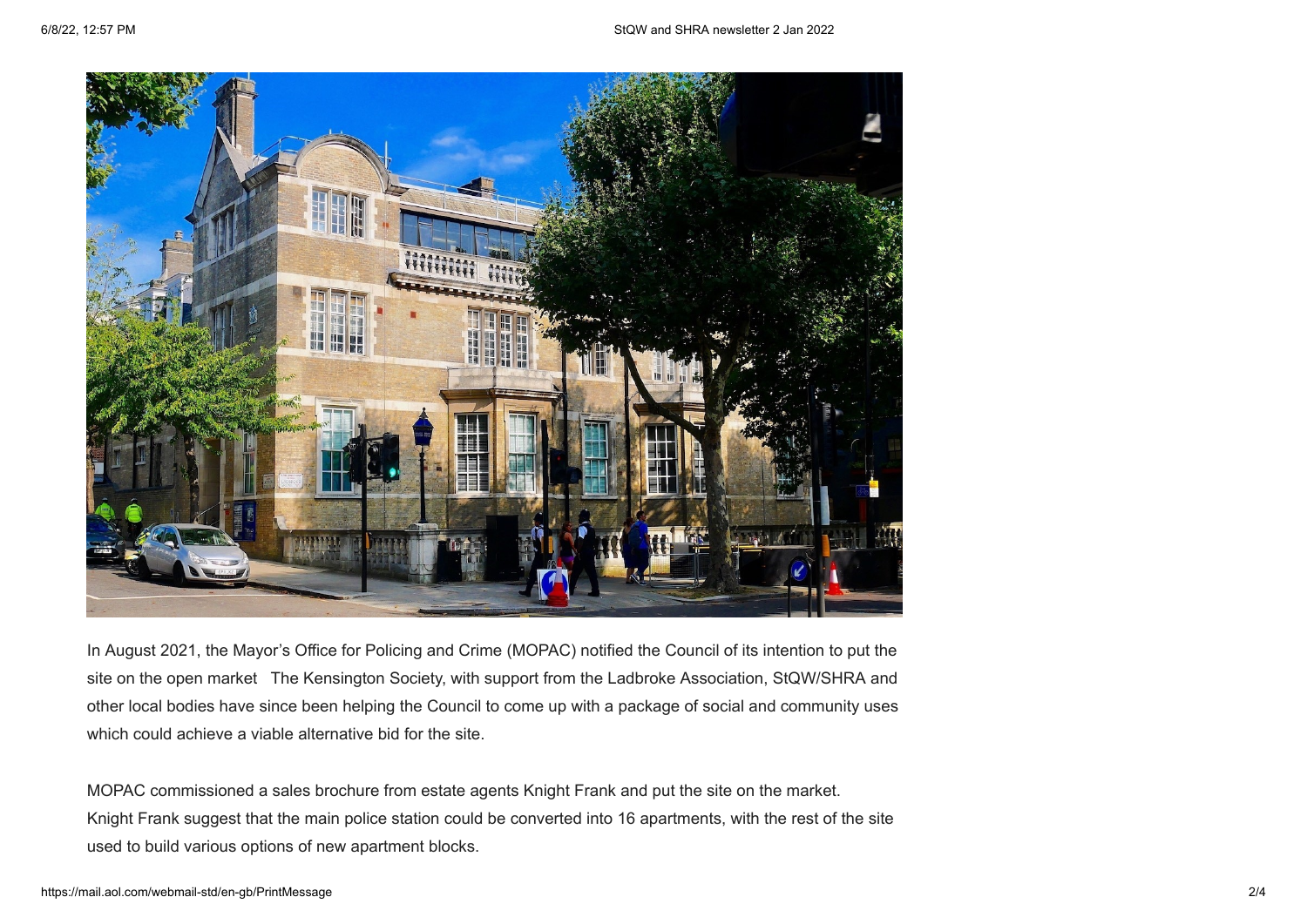The alternative plan is for RBKC to acquire the site, with the existing building used in part for relocating local GP surgeries and part for community use. A new building would provide specialist accommodation, potentially for up to 20 adults with learning disabilities who are currently housed (at high cost) outside the Borough and away from their families. The Police would be offered part of the space for a front desk, much needed in an area where many tourists expect to be able to report a theft or other crime.

Much work has gone into these alternative proposals, by council departments, lead councillors, the Kensington Society and the NHS. The proposition is a viable one, but there remains the risk of of developers of 'prime' London apartments coming in with an offer that MOPAC find irresistible. This is why the Society is mobilising local people to keep this building and its site in social and community use.

The Council will explain their plans at the meeting in St John's Church. Kensington MP Felicity Buchan, our representative on the London Assembly (Tony Devenish), the RBKC Council leadership; representatives from local residents' associations; and the local Independent Police Advisory Group will also be there. The Metropolitan Police and representatives from the Mayor's office have been invited.

You may already have received an invitation to the meeting from Felicity Buchan MP, asking you to register with her office. However, this is not a party-political meeting and all those local residents interested in the future of the police station are welcome to come whether or not they have registered (provided there is room for all of us). If you have any queries in the meantime, or would like to see a copy of the Knight Frank sales brochure, please email [sthelensassn@aol.com.](mailto:sthelensassn@aol.com)

Thanks and best wishes,

Henry Peterson, Chair StQW Neighbourhood Forum and St Helens Residents Association

*Copyright © 2022 All rights reserved.* **Our mailing address is: sthelensassn@aol.com**